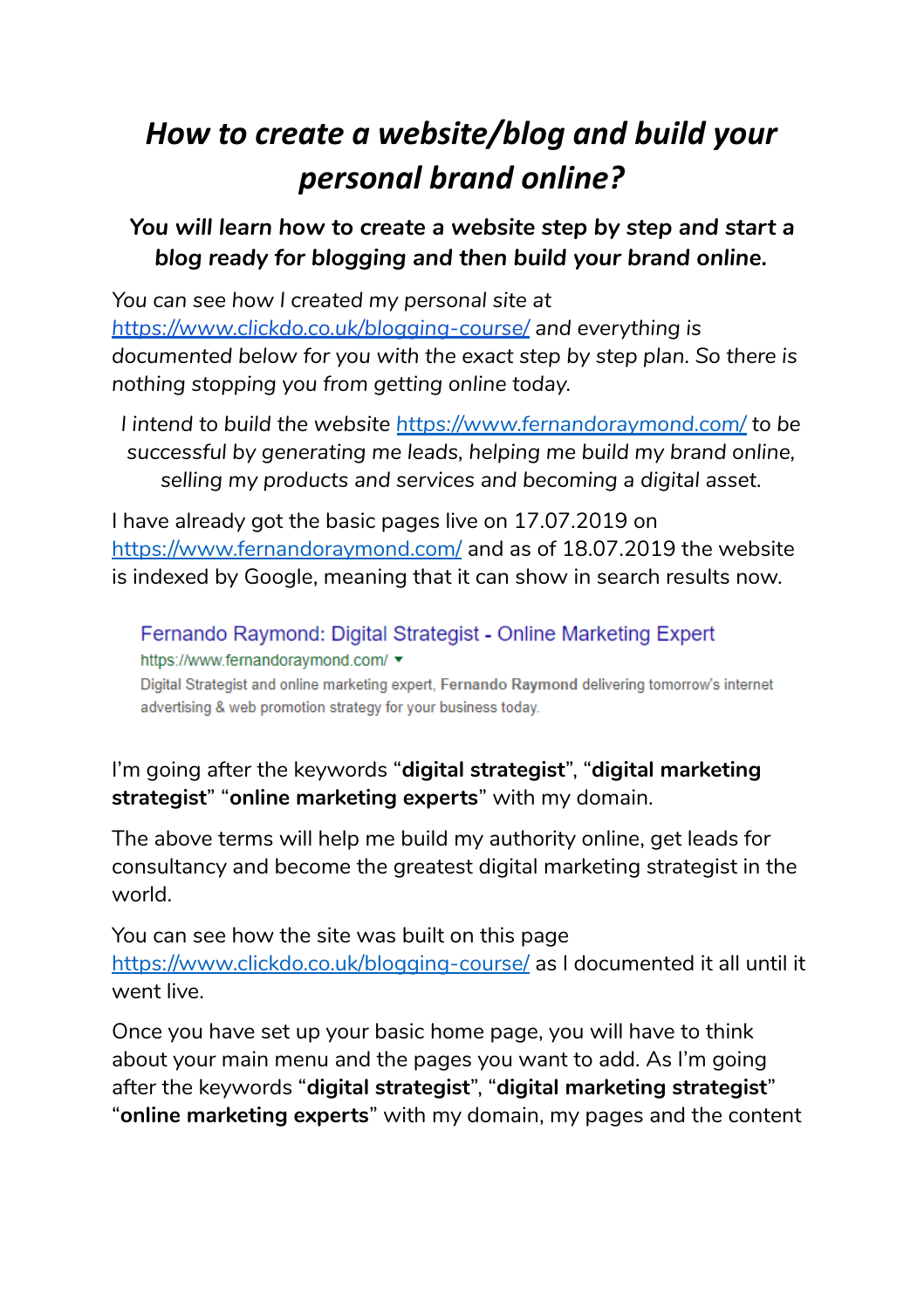on them will have to reflect this. Therefore, I have planned the following menu:

### **New web pages I build to add to my site menu:**

#### **Page: Get Online**

#### **Drop downs:**

- $\triangleright$  Create a website
- $\triangleright$  Start a blog
- $\triangleright$  Blogging tips
- $\triangleright$  Build your brand
- $\triangleright$  Make money blogging

# **Page: Digital Marketing**

#### **Drop downs:**

- $\triangleright$  SEO
- ⮚ PPC Google AdWords
- ▶ Social Media Advertising
- ⮚ Content Marketing
- $\triangleright$  Conversion Optimization

Each of the above pages will be strategically filled with perfectly written content to help with the SEO and eventually rank on Google. For this you will have to research relevant keywords for each page, but that's not all.

You will have to write the web content and related blog articles including those keywords, but you will also have to use them for the on-page SEO, meta data for your images and your advertisements, even videos you upload on YouTube.

Once the above pages are done, I will initially run Google ads for the website and then do Facebook remarketing for the people who visited my website.

I will have a compelling offer like "**learn how to start a blog**" on this page <https://www.fernandoraymond.com/how-to-start-ablog/> and send traffic to it through Google ads. So, people who come there will learn to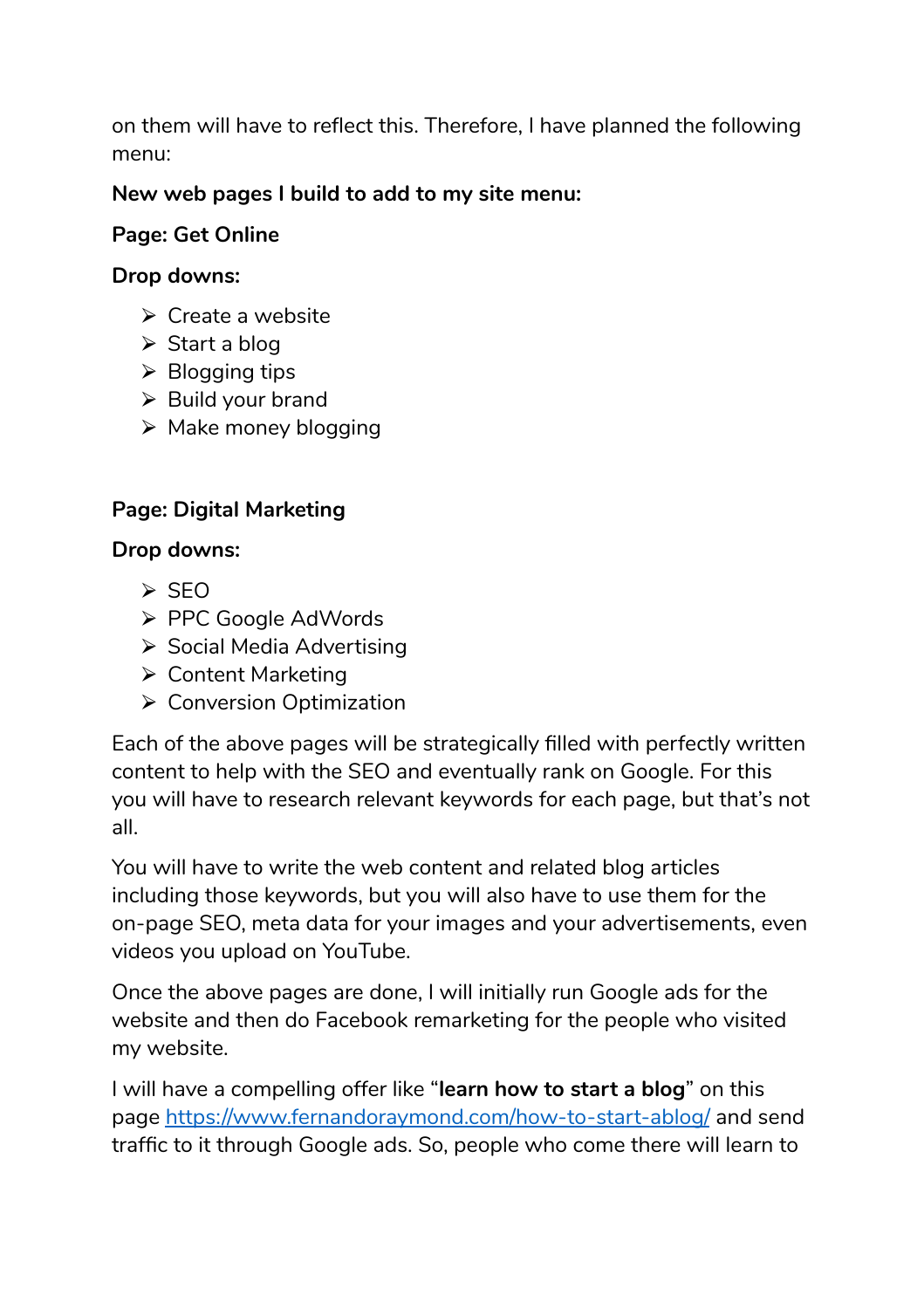start a blog/site and then some may visit other pages and get to know fernandoraymond.com very well including everything I offer.

## **What needs to be done:**

Install Facebook pixel on the website and that will be done by Dinesh Kumar at **[ClickDo](https://www.clickdo.co.uk/)**. You can email him via [dinesh@clickdo.co.uk](mailto:dinesh@clickdo.co.uk) for support and get it done or learn via Skype by booking him for an online tutorial call.

Once all the pages are live I will implement the internal linking as shown in the blogging course <https://www.clickdo.co.uk/blogging-course/>

If you still haven't started a website or blog, you can get your domain name at <https://www.seekahost.com/> and email me to get a free personal web hosting plan if it's your first website/blog or you have financial issues to get started.

You can follow the How to Start a [WordPress](https://www.seekahost.co.uk/how-to-start-a-wordpress-blog/) Blog Site then build a [personal](https://www.seekahost.co.uk/how-to-start-a-wordpress-blog/) website and do SEO step by step done by **John Bucalo** on how he built his site <https://www.johnbucalo.com/>

If you wish to learn step by step How To Start A [Personal](https://www.udemy.com/how-to-start-a-personal-blog-on-wordpress-and-make-money/) Blog on [WordPress](https://www.udemy.com/how-to-start-a-personal-blog-on-wordpress-and-make-money/) and Make Money, the course by Nicole [Venglovicova](https://www.udemy.com/how-to-start-a-personal-blog-on-wordpress-and-make-money/#instructor-1) on Udemy will teach you all.

# **Top 7 personal websites to keep an eye on:**

- 1. <https://www.fernandoraymond.com/>
- 2. <https://www.neiljcfranklin.com/>
- 3. <https://www.johnbucalo.com/>
- 4. <https://www.kasun.co.uk/>
- 5. <https://www.nicoleven.com/>
- 6. <https://www.nicolevenglovicova.com/>
- 7. [https://www.manuelawillbold.com/](https://manuelawillbold.com/)

You can learn the SEO friendly content writing skills at "How to [create](https://www.udemy.com/create-hot-seo-friendly-content-tips-for-bloggers/) hot [SEO-friendly](https://www.udemy.com/create-hot-seo-friendly-content-tips-for-bloggers/) content - tips for bloggers" created by **Manuela Willbold**.